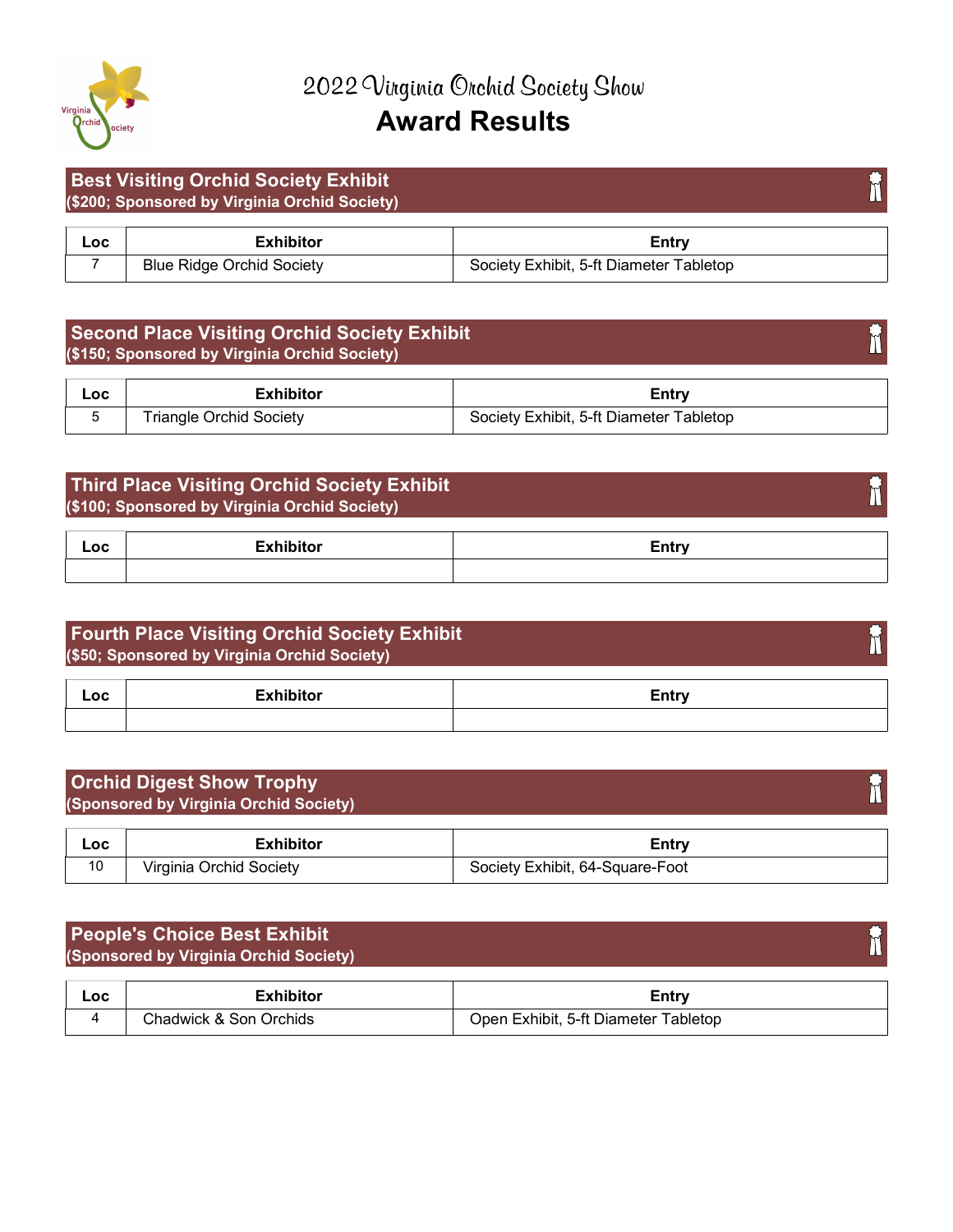

|     | <b>Best Exhibit in Show</b>            |                                 |  |
|-----|----------------------------------------|---------------------------------|--|
|     | (Sponsored by Virginia Orchid Society) |                                 |  |
| Loc | <b>Exhibitor</b>                       | Entry                           |  |
| 10  | Virginia Orchid Society                | Society Exhibit, 64-Square-Foot |  |

## Best Cattleya Alliance in Show (Sponsored by Art Burke)

| Loc | <b>Exhibitor</b> | Entry                                                                             |
|-----|------------------|-----------------------------------------------------------------------------------|
|     | Allen Black      | Brassolaeliocattleya Beautiful Morning (BL. Morning<br>Glory x LC. Bonanza Queen) |

#### Best Paphiopedilum in Show (Sponsored by Virginia Orchid Society)

| _OC | :xhibitor              | casa                                  |
|-----|------------------------|---------------------------------------|
|     | Chadwick & Son Orchids | ⊦ Presidential Allure<br>aphiopedilum |

#### Best Phragmipedium in Show h (Sponsored by Claudia Young)

| Loc | .                     | ∟⊂ntr                                         |
|-----|-----------------------|-----------------------------------------------|
|     | Enterprise<br>Jrchid. | r Fritz Schomburg ا<br>nragmipedium<br>$\sim$ |

## ħ Best Dendrobium Alliance in Show (Sponsored by Virginia Orchid Society) Loc is the exhibitor of the exhibit of the extension of the exhibit of the exhibit of the exhibit of the exhibit of the exhibit of the exhibit of the exhibit of the exhibit of the exhibit of the exhibit of the exhibit of t 8 Orchid Enterprise Dendrobium Smile 'Butterfly'

| <b>Best Oncidium Alliance in Show</b><br>(Sponsored by Virginia Orchid Society) |                  |       |  |
|---------------------------------------------------------------------------------|------------------|-------|--|
| Loc                                                                             | <b>Exhibitor</b> | Entry |  |
|                                                                                 |                  |       |  |

T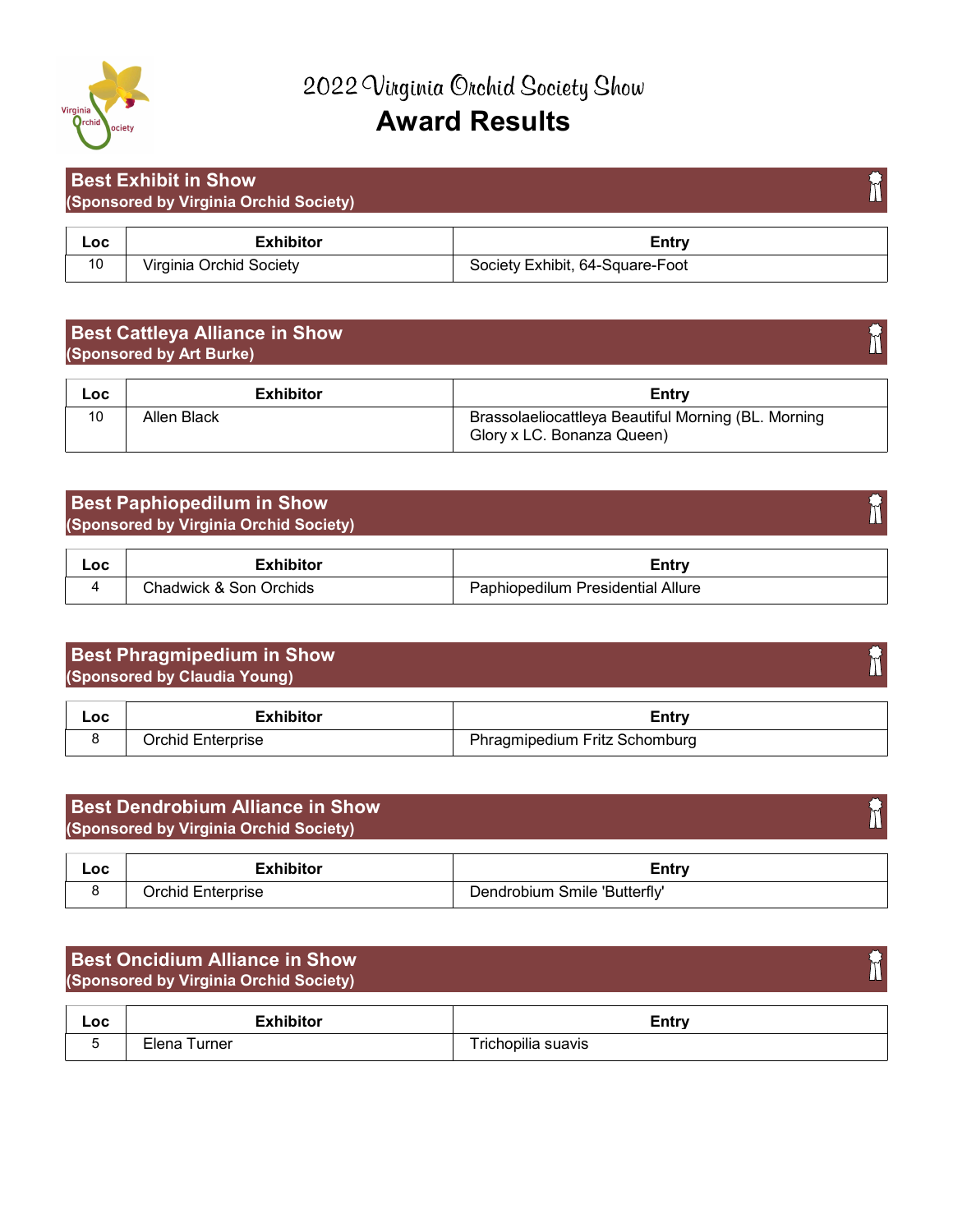

#### Best Phalaenopsis in Show F (Sponsored by Donna Poland) Loc is the exhibitor of the exhibit of the extension of the exhibit of the exhibit of the exhibit of the exhibit of the exhibit of the exhibit of the exhibit of the exhibit of the exhibit of the exhibit of the exhibit of t 10 Joanne Brothers **Phalaenopsis Noid [#1]**

#### Best Vanda Alliance in Show (Sponsored by Joe Mathias)

| ∟oc | -vhihitar                               | <b>Entr</b>                          |
|-----|-----------------------------------------|--------------------------------------|
|     | ີ hadwick & S.<br><b>Orchids</b><br>Son | <b>Wolfson</b><br>Filhell i<br>/anda |

## Best Miscellaneous Genera in Show (Sponsored by Virginia Orchid Society)

| Loc | Exhibitor  | ∠ntrv                                                |
|-----|------------|------------------------------------------------------|
|     | Ralph Belk | Fredclarkeara After Dark 'Black Pearl', FCC/AOS [#2] |

# Best Weird and Wonderful h (Sponsored by Allen Black)

| Loc | .<br>юнс                        | Entrv                                              |  |
|-----|---------------------------------|----------------------------------------------------|--|
|     | Chadwick<br>Orchids<br>Son<br>↷ | AM/AOS<br>Gold'<br>lobbii 'Kathy's<br>3ulbophvilum |  |

#### Best Species in Show (Sponsored by Stan Baker)

| Loc |                  | ∠intr^                                                 |
|-----|------------------|--------------------------------------------------------|
| 10  | Gelber<br>Michae | Phvn∟.<br>'spots'<br>⊧gigantea<br>.chostylis<br>1 N LY |

# Best Specimen Plant in Show (Sponsored by Robin Maiorana)

| Loc | Exhibitor  | ∠ntrv                                                |
|-----|------------|------------------------------------------------------|
|     | Ralph Belk | Fredclarkeara After Dark 'Black Pearl', FCC/AOS [#2] |

# m

h

M

ħ